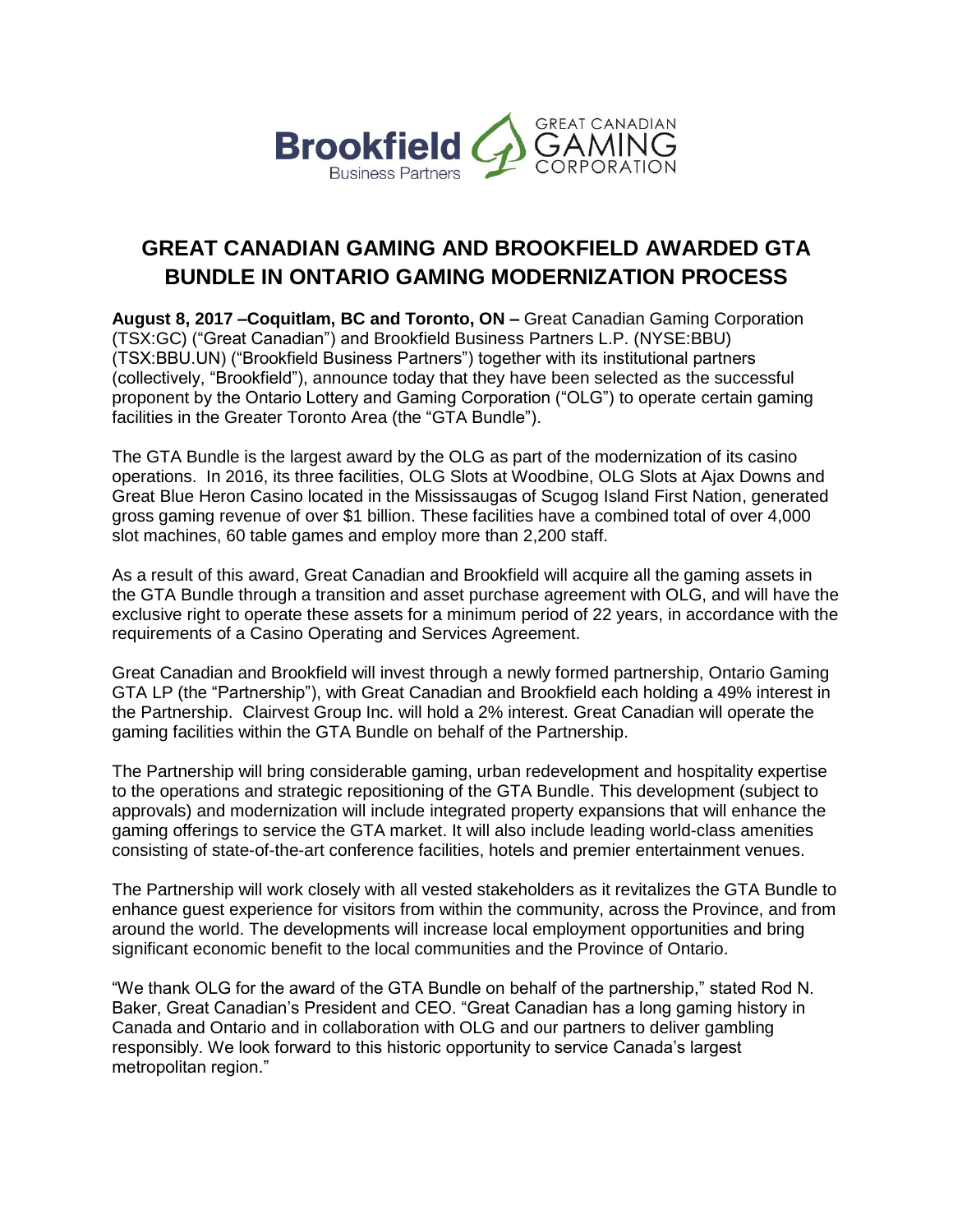"We are excited to have been selected by OLG to operate the GTA Bundle," said Cyrus Madon, CEO, Brookfield Business Partners. "We look forward to working closely with Great Canadian. We will bring our capabilities in operations, development and retail to the Partnership to deliver expanded gaming options and premier entertainment that will enhance the experience of patrons and contribute to the surrounding communities."

The closing date for the acquisition of the assets and assumption of certain liabilities from OLG, including the signing of a casino operating and services agreement with OLG, is expected to be completed in early 2018, allowing for a seamless operational transition. Closing is subject to regulatory approvals and other customary conditions.

#### **About Great Canadian Gaming Corporation:**

Great Canadian Gaming Corporation is a Canadian based company that operates gaming, entertainment and hospitality facilities in British Columbia, Ontario, New Brunswick, Nova Scotia, and Washington State. The Company has 22 gaming properties, which consists of fourteen casinos, four horse racetrack casinos, three community gaming centres, one commercial bingo hall and four Diamond resort hotels in Richmond, British Columbia and in Moncton, New Brunswick. A key element of Great Canadian's business model is its commitment to social responsibility. "PROUD of our people, our business, our community" is Great Canadian's brand that unifies the company's community, volunteering and social responsibility efforts. Under the PROUD program, Great Canadian annually invests over \$2.5 million in our communities, and in 2016, over 1,500 charitable organizations were supported by Great Canadian. In each Canadian gaming jurisdiction, a significant portion of gross gaming revenue from gaming facilities is retained by our crown partners on behalf of their provincial government for the purpose of supporting programs like healthcare, education and social services.

### **Media Contact:**

Sonja Mandic, Director Media Relations and Social Responsibility Great Canadian Gaming Corporation Tel: 604.889.7114 Email: [smandic@gcgaming.com](mailto:smandic@gcgaming.com)

### **About Brookfield Business Partners:**

Brookfield Business Partners is a business services and industrial company focused on owning and operating high-quality businesses within Brookfield's private equity group that benefit from barriers to entry and/or low production costs. Brookfield Business Partners is listed on the New York and Toronto stock exchanges. Further information is available at [http://bbu.brookfield.com.](http://bbu.brookfield.com/) Important information may be disseminated exclusively via the website; investors should consult the site to access this information. Brookfield Business Partners is the flagship listed business services and industrials company of Brookfield Asset Management, a leading global alternative asset manager with approximately \$250 billion of assets under management. For more information, go to [www.brookfield.com.](file://bcebffps/users/cholland/BBU/www.brookfield.com)

## **Media Contact: Investors:**

Claire Holland Courtney Jardine Tel: 416.369.8236 Tel: 416.369.2629

Email: [claire.holland@brookfield.com](mailto:claire.holland@brookfield.com) Email: [courtney.jardine@brookfield.com](mailto:courtney.jardine@brookfield.com)

*CAUTIONARY STATEMENT REGARDING FORWARD-LOOKING STATEMENTS AND INFORMATION*